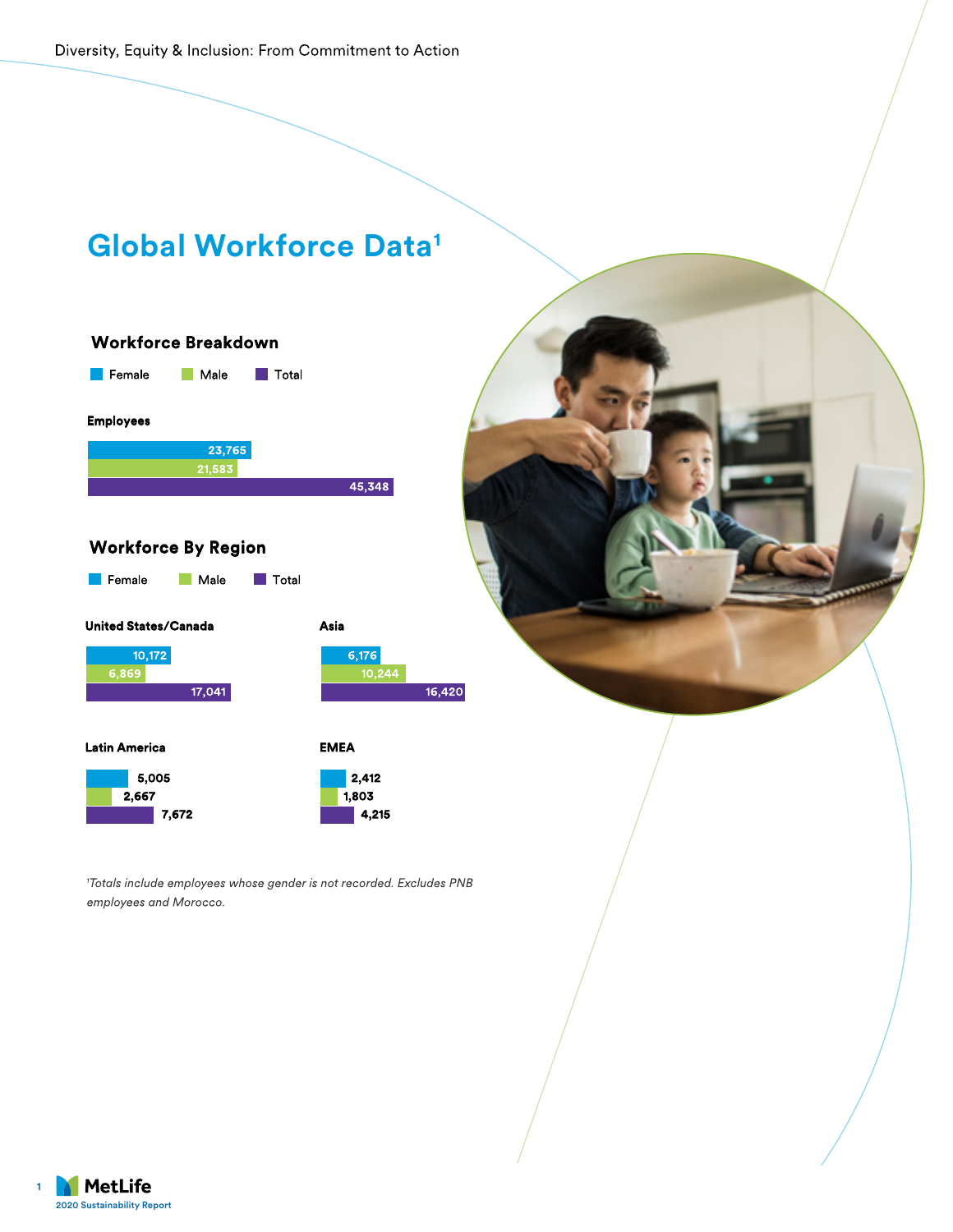



*1 U.S. only. Due to rounding, figures may not add up to 100%.* 

*<sup>2</sup> Sales headcount at MetLife includes the entire Sales Staff (e.g., Traditional Sales Agents) as well as Sales Support staff (e.g., Sales Management, Sales Training).*

*<sup>3</sup> The non-sales population consists of various functions. The top non-sales job functions are: Operations, IT, Finance, Product, Admin, Compliance, Investments, HR, Marketing, and Legal.*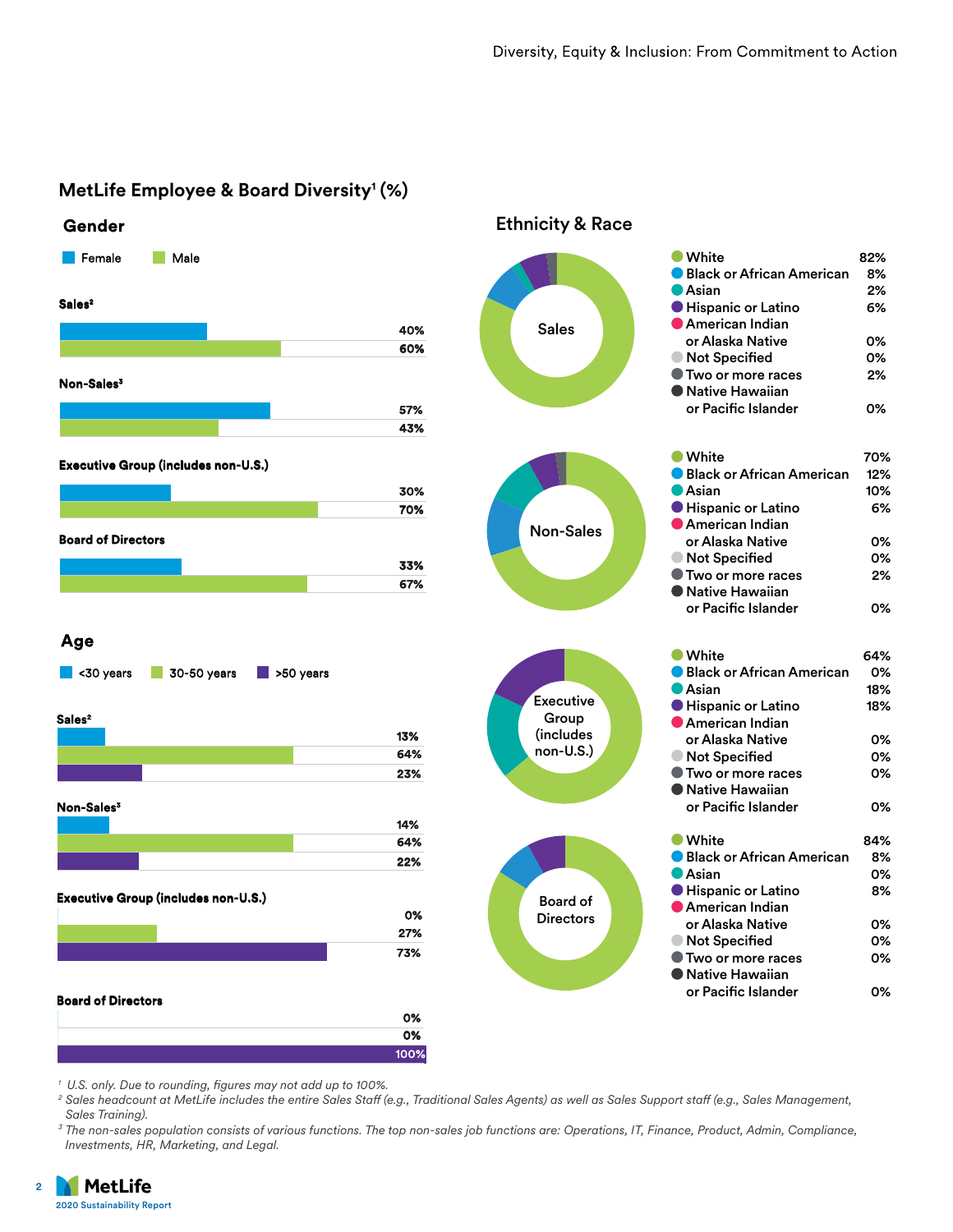**Despite the pandemic's impact on hiring and succession planning in 2020, we maintained our leadership position in gender and racial diversity across our industry, especially among our officers.**



2020 gender diversity for officers (VP+)3 —global MetLife:

**1.5%** ↑ 2% since 20

MetLife is in the top quartile against industry benchmarks. MetLife is in the top quartile against industry benchmarks.

MetLife: 2020 ethnic and racial diversity for officers  $(VP+)$ <sup>3</sup>—U.S.



*1 Management population is defined as any active employee who has at least one direct report.*

*<sup>2</sup> Nonmanagement population is defined as any active employee who does not have any direct reports.*

*<sup>3</sup> The Officer population is a subset of Overall Management that is a reflection of the leadership of the organization. It is comprised of all MetLife employees at the Vice President level or above.*